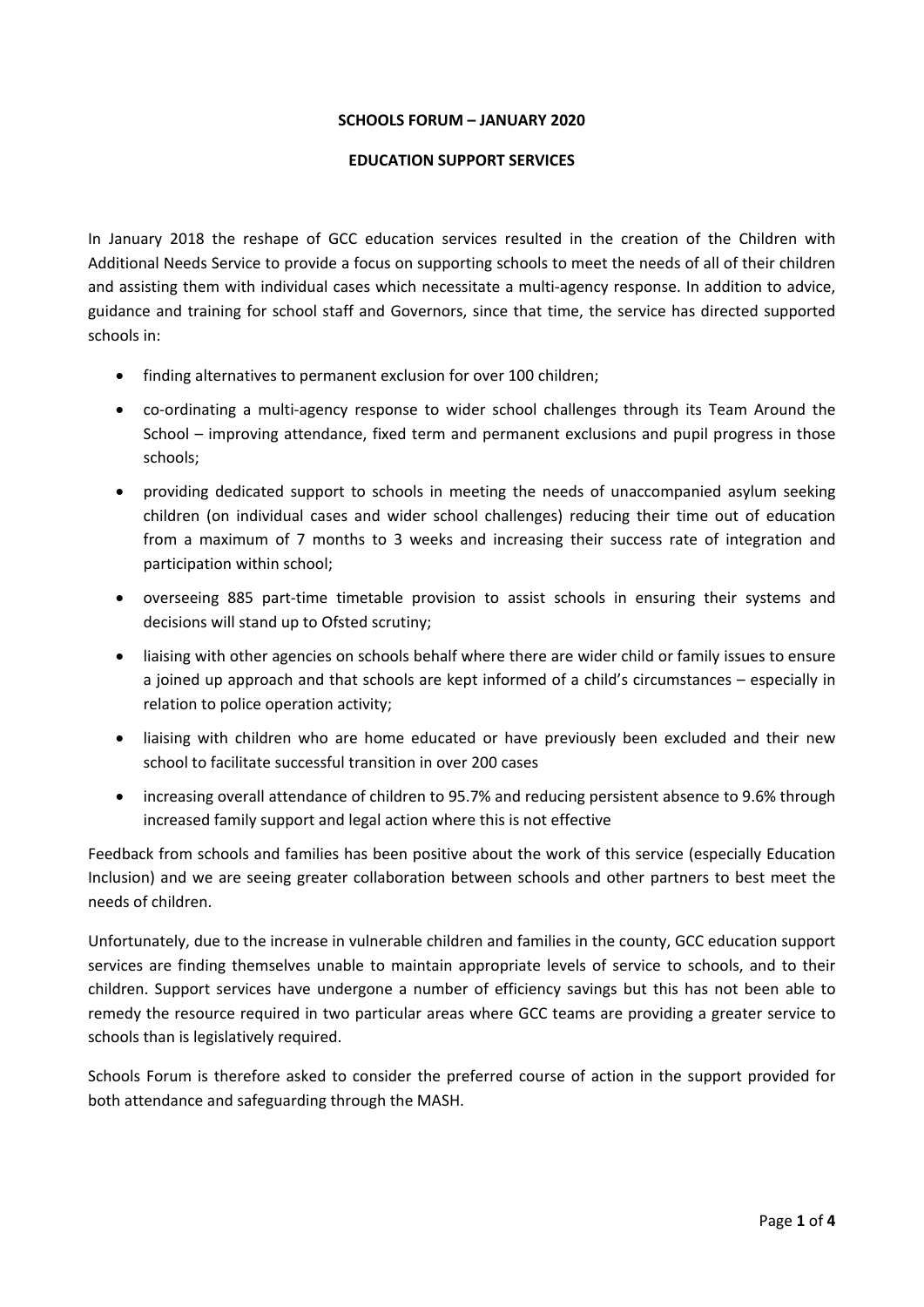## **1. Attendance**

Whilst GCC has a statutory responsibility to take legal action against parents who do not send their children to school, this responsibility does not extend to the issuing of penalty notices (unless legal action is taken in regard to non-payment). As individual schools are responsible for setting their own attendance policies and ensuring children attend school this duty sits with them. However to ease the administrative burden on schools this service was retained by GCC when the funding for education services (including education welfare) was delegated to schools in 2011.

Since that time we have seen an increase in the number of attendance cases; significantly so in recent years. In the 2018/19 academic year, 85 schools asked GCC to issue 1,851 penalty notices for nonattendance. This was a 2.5x increase from the previous academic year.

|                                            |                 | 2017/18 | 2018/19 |
|--------------------------------------------|-----------------|---------|---------|
| Number Requests to issue received          |                 | า २     |         |
| <b>Total Number Penalty Notices issued</b> |                 |         |         |
| ∩f which…                                  | Holidays        |         |         |
|                                            | Lateness        |         |         |
|                                            | Truancy         |         |         |
|                                            | After Pre-court |         |         |

A quarter (57) of primary schools requested the issue of penalty notices during 2018/19; with an average of 16 issued per school. 36 of these primary schools had not requested the issue of penalty notices previously. 70% of secondary schools (28 schools) had penalty notices issued which was 7 more schools than in 2017/18. The average number issued per secondary school was 25 and ranged from 1 to 79.

In the same time period, the number of requests for legal interventions received and legal interventions that have taken place have more than doubled.

|                                                 | 2017/18 | 2018/19 |
|-------------------------------------------------|---------|---------|
| Requests to initiate legal proceedings received |         | 176     |
| Interviews Under Caution taken place            |         |         |
| School Attendance Orders Issued                 |         |         |
| Prosecutions taken place                        |         |         |
| Simple Cautions delivered                       |         |         |

The number of prosecutions have mainly increased due to a larger number of unpaid Penalty Notices that have been taken forward for prosecution (93 of the prosecutions were for the original offence of nonschool attendance following an unpaid penalty notice).

Whilst the income generated by penalty notices has previously been almost sufficient to cover the staffing resource required for attendance work, the increase in this area means that this is no longer the case. As such, it has been identified that GCC would require a further full-time position to continue to offer the same level of attendance service for schools (to include non statutory work such as penalty notices, providing advice and guidance to schools and hosting attendance networks).

The costs associated to such a post would equate to £43,00 per year.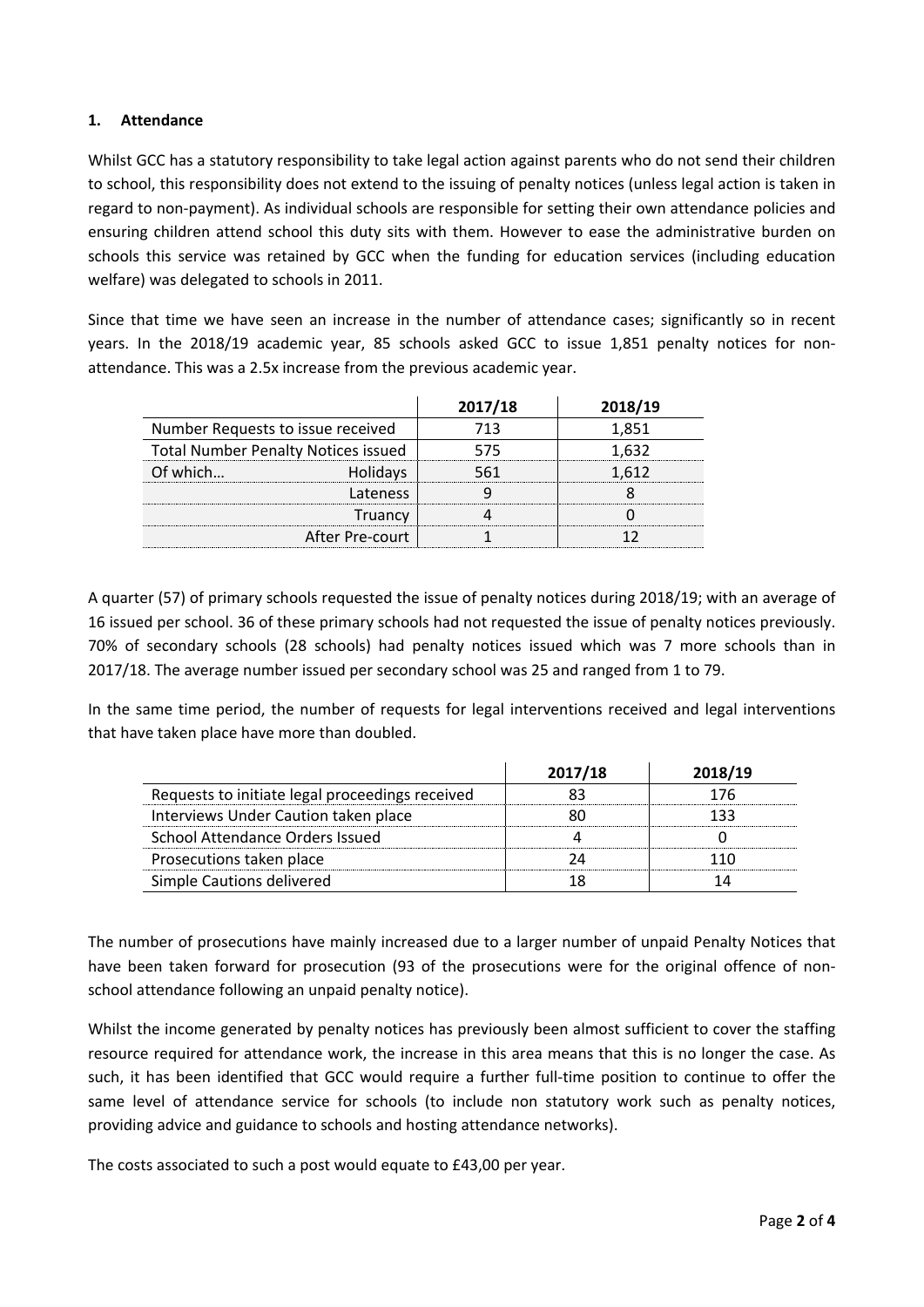Due to the current demands upon the High Needs Budget there is insufficient funding available to GCC to meet such a cost. As such Schools Forum is asked to consider two options:

### **a) To reduce the attendance support provided by GCC.**

This would result in individual schools taking responsibility for issuing their own penalty notices and taking steps to ensure prompt payment. It would also limit school information, advice and guidance on attendance issues to a web resource on schoolsnet. In addition, it would also see the demise of the Attendance Networks unless schools were willing to increase their funding level to participate in this forum to cover the true cost.

# **b) For schools to provide additional funding so GCC can continue to provide the same level of attendance support.**

This would sustain the current level of support but improve responsiveness and timeliness of support which has become an issue recently due to the lack of staff capacity. However, this would require agreement from all schools to cover the additional resource cost of £43,000 per year.

## **2. Safeguarding (MASH)**

As schools are an essential partner in identifying and responding to safeguarding concerns GCC currently employ 2 education researchers dedicated to the MASH. This resource (funded through the High Needs Budget) has slowly increased over time as the MASH has become more established but we have not been able to match the increasing levels of investment from our partners.

Current establishment of the MASH is:

|                                   | <b>Posts</b> |
|-----------------------------------|--------------|
| Police                            |              |
| Social Care                       |              |
| <b>Family Information Service</b> |              |
| Health*                           |              |
| GDAS*                             |              |
| Education                         |              |

\* There are plans to increase the health compliment and to consider expanding the GDAS element due to *the volume of MASH workload.*

For safeguarding reasons, the level of personal scrutiny required for staff working within the MASH prevents us from being able to appoint any additional temporary staff in a timely way when workloads peak and therefore dedicated resource is required to manage school support within the MASH.

The volume of cases dealt with within the MASH has continued to increase since its inception and deliberate steps have been taken to filter all safeguarding concerns through the team to ensure a consistent, informed, multi-agency and timely response which protects children and their families. However, as a result of this the monthly volume of work for the education researchers has increased by eight-fold between 2018 to 2019 (i.e. from 31 in September 2018 to 248 in September 2019 alone).

And whilst Operation Encompass has received positive support from schools and others involved, its introduction has resulted in an average of 173 additional cases requiring school contact and support per month, placing additional burden on the staff.